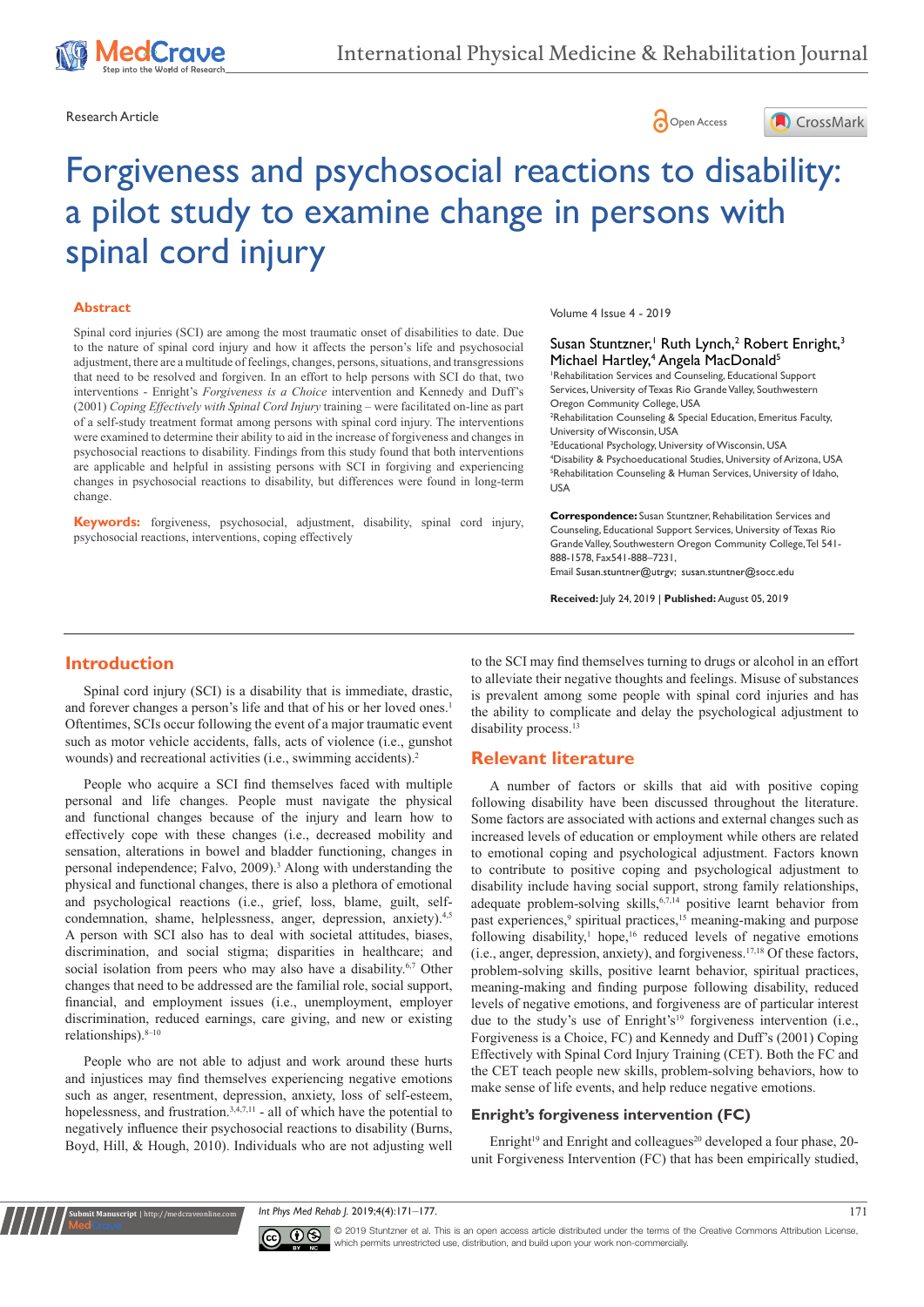discussed throughout the literature, and utilized as a component of the present study among persons with SCI. The model conceptualizes forgiveness as a process people go through and presents forgiveness as an approach that can be taught to help people live and heal regardless of a person's current level of functioning. The model consists of four phases: (a) *Uncovering Phase*, (b) *Decision Phase*, (c) *Work Phase*, and (d) *Outcome Phase* and allows people to work on forgiveness in an individualistic manner; meaning the process of learning to forgive needs to fit the person's specific needs and situation.

The *Uncovering Phase* is comprised of eight units that help people recognize emotional and psychological pain, unjust hurts and offenses, inner feelings held towards the identified offender, ways their life has been altered because of the offense, and the magnitude of injustice that has occurred. The *Decision Phase* consists of three units that assist people in understanding forgiveness as a viable alternative for coping with the identified hurt and offense. The *Work Phase* is constructed of four units that help people forgive, reframe an offending person or party, develop more compassionate and empathetic feelings towards the person and the hurtful event, and work on not retaliating or reacting negatively toward the source of inflicted pain. The *Outcome Phase* consists of five units where people strive to achieve a deeper understanding of forgiveness, find meaning and purpose in their hurt and pain, use the experience to help others, recognize that all people experience hurts and offenses as a part of life, and discover the positive effects of emotional and psychological healing.

Enright's Forgiveness Intervention (FC) has been studied empirically among a number of different populations, including adult incest survivors, $21$  partners of people who chose to have an abortion, $22$ persons with substance abuse issues,<sup>23</sup> adult children of alcoholics,<sup>24</sup> emotionally abused women,<sup>25</sup> persons with fibromyalsia who experienced abuse, $26$  persons with spinal cord injury, $27$  and persons with coronary artery disease.<sup>28</sup> Overall, these empirical studies provide compelling evidence that forgiveness reduces the presence of negative thoughts and feelings following injury, illness, and disability, and also increases the presence of positive attributes (i.e., hope, self-esteem, problem-solving skills, improved personal relationships, forgiveness). In fact, a qualitative study by Willmering <sup>17</sup> found that persons with spinal cord injury (SCI) identified forgiveness as a critical factor that aided in their adjustment and acceptance to living with SCI. Taken together, Enright's<sup>19</sup> Forgiveness Intervention (FC) is a promising intervention to improve adaptation and coping among individuals with disabilities; however, there is a need for more research comparing it to more established interventions designed for individuals with SCI.

## **Kennedy and Duff's coping effectively with spinal cord injury training (CET)**

Kennedy and Duff (2001) developed the Coping Effectively with Spinal Cord Injury training (CET) as a seven-module intervention to support people with spinal cord injury (SCI). Specifically, the CET intervention is designed to teach people with SCI about stress and stressors and the relationship between how they appraise them and the stress experienced, including the importance of specific versus global stressors and identification of those that can be modified, coping skills and problem-solving strategies, reduction of negative coping strategies (i.e., cognitive, emotional, behavioral), differentiation between adaptive and maladaptive coping skills, and development and maintenance of social support. Throughout the course of the CET intervention, people are provided with opportunities to identify and individualize the information and exercises to their specific situation

so they can personally determine what causes them stress, how they react to stress, and what they can do to change their predicament and improve coping.

Kennedy and Duff's (2001) Coping Effectively with Spinal Cord Injury Training (CET) has been empirically studied among persons with spinal cord injuries.<sup>5,27,29, 30,31</sup> Results from these studies show that CET is effective in reducing anxiety and depression 30,31 and promoting change in self-perception between individuals' 'ideal' self and 'real' self.<sup>30</sup> Similarly, Stuntzner et al.<sup>27</sup> found that CET was effective in reducing depression and state anxiety from pre-test to post-test and in reducing depression, anxiety, and trait anger from pre-test to followup. Furthermore, Duchnick et al.<sup>29</sup> found that CET decreased anxiety and depression and promoted higher levels of adjustment to disability among persons with SCI when compared to people who were a part of a therapy support group. Taken as a whole, CET is an effective intervention to improve coping and adaptation following SCI.

## **Purpose of Study**

The purpose of the study was to examine the comparability of Enright's19 *Forgiveness is a Choice* (FC) intervention to Kennedy and Duff's (2001) *Coping Effectively Training* (CET) among persons with spinal cord injury (SCI) in the increase of forgiveness and changes in psychosocial reactions to disability. Furthermore, while online interventions have become more common over the past decade;<sup>32-34</sup> researchers have yet to compare the viability of the delivery of either intervention to individuals with SCI via an online format rather than in-person. Online delivery is important because some people with SCI may live in rural locations and may have mobility or travel issues, may not have adequate exposure to services, or may lack access to services that are affordable and lower cost.<sup>35</sup> Since little is known about how the online delivery of these two interventions compare to one another in the promotion of forgiveness or changes in psychosocial reactions to disability, the research questions examined were: (1) will there be statistically significant differences in measures of forgiveness and psychosocial reactions to disability from pre-test to post-test for both interventions; (2) will the pattern of statistically significant differences be comparable between the two interventions at pre-test and posttest as well as pre-test to follow-up? The hypothesis was that the Forgiveness Intervention (FC) would have comparable change scores to the Coping Effectively with Spinal Cord Injury Training (CET).

# **Methods**

Replicating the procedures used in previous intervention studies on forgiveness.21,22,26,25 participants were recruited and then randomly assigned to either the FC group or the CET group. All of the participants completed an 8-week, online intervention based on either Enright's<sup>19</sup> *Forgiveness is a Choice: A Step-by-Step for Resolving anger and Restoring Hope* or Kennedy and Duff's (2001) *Coping Effectively with Spinal Cord Injury.* Having access to the designated books and manuals was essential as this study was delivered as an online, selfstudy treatment model rather than an online group format. Participants were assigned a code and password to enable them to gain access to the study website, securely communicate with the researcher and submit weekly assignments, and make sure participants did not have access to other participants' information. All participants completed the *Enright Forgiveness Inventory*36 and *Reaction to Illness and Disability Inventory37* pre-test, post-test, and at a two-month followup in order to compare effectiveness of the two interventions.

**Citation:** Stuntzner S, Lynch R, Enright R, et al. Forgiveness and psychosocial reactions to disability: a pilot study to examine change in persons with spinal cord injury. *Int Phys Med Rehab J.* 2019;4(4):171‒177. DOI: [10.15406/ipmrj.2019.04.00194](https://doi.org/10.15406/ipmrj.2019.04.00194
)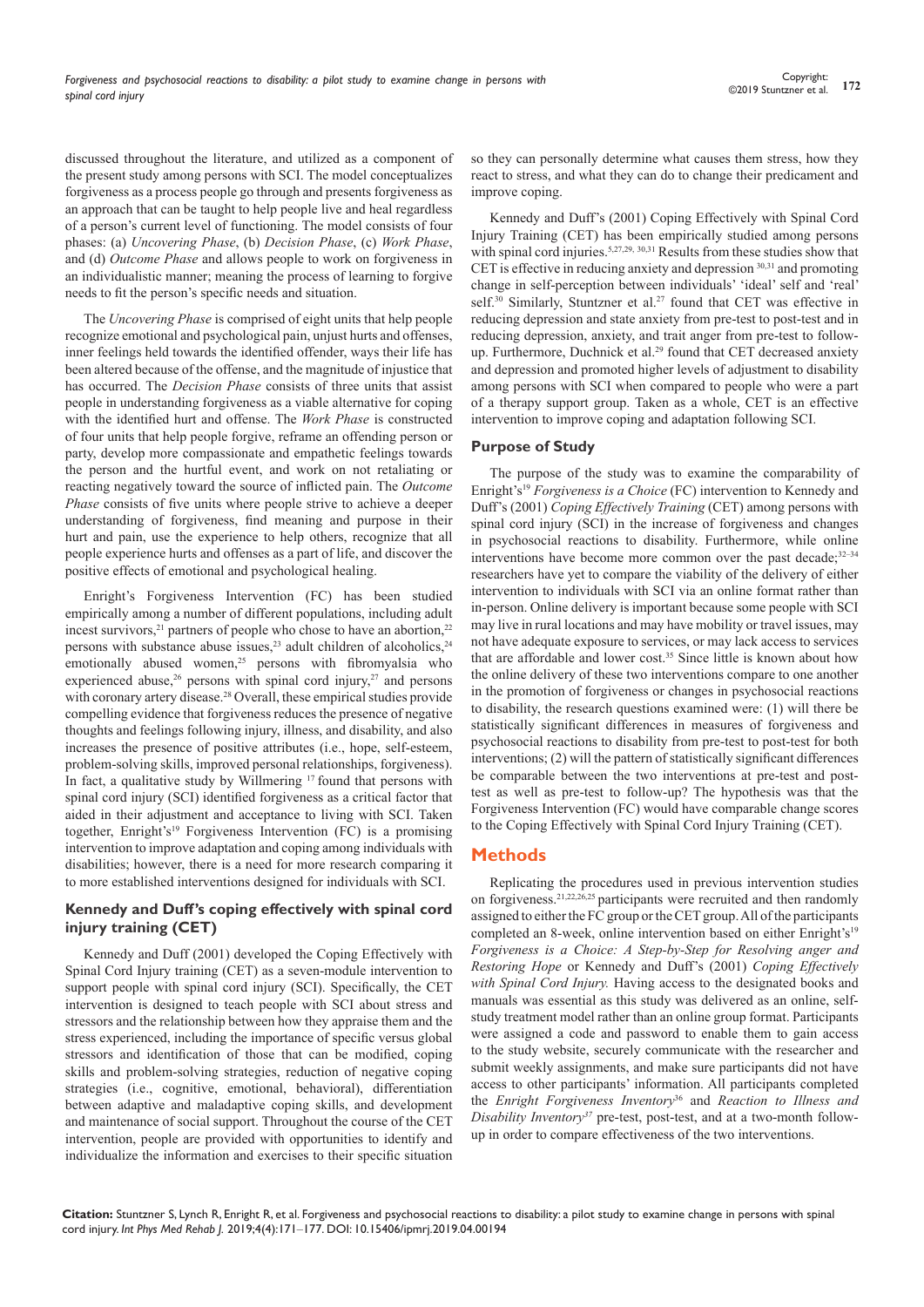## **Participants**

Participants were recruited nationally from disability agencies and disability-related websites including: Model Spinal Cord Injury Centers, centers for independent living, vocational rehabilitation division, Paralyzed Veterans of America, hospitals, rehabilitation agencies, NSCIA Chapter Network, local university disability centers, spinal cord injury support groups, and spinal cord injury on-line list serves. Prior to being accepted into the study, potential participants were asked to fill out a demographic questionnaire and a participant psychological screening form. To be eligible, participants had to have a spinal cord injury for at least one year, be at least 18-years of age, and not report a current problem with alcohol or substance use. Screening for alcohol and substance use was considered important due to the reported prevalence of alcohol or substance use among persons with spinal cord injury. To be successful in this study, the researcher felt it was important to ensure that people did not have current substance abuse issues prior to being admitted into the study.

Sixteen participants were selected and randomly assigned to the FC group (N=9) or CET group (N=7). All of the participants completed the pre- and post-test, but only 11 completed the follow-up  $(N=6, 1)$ forgiveness group; N=5 CET). Participants who did not complete the follow-up did not provide a reason, but it was observed by the researcher that some participants reported the nature of working on forgiveness to be challenging. Therefore, it is possible that some felt they had done enough personal work following the conclusion of the interventions. Collectively, participants ranged in age from 37 to 54 years (*M*=46.0 years of age, SD=5.1). Both groups had participants who were of similar ages (37–54 years, FC; 38–54 years, CET). Time since injury ranged from 1.5 to 29 years and significant differences between groups were not found (*M*=17.0 years, *SD*= 11.8, FC; *M*  =10.0, *SD*=8.1, CET).

## **Instrumentation**

#### **Enright Forgiveness Inventory**

The Enright Forgiveness Inventory (EFI) is a 60-item selfreport inventory used to measure a person's level of interpersonal forgiveness.22 The EFI requires 40 minutes to complete and a minimum of a 5<sup>th</sup> grade reading level. When calculating an overall total forgiveness score, low scores (i.e.,60) represent a low level of forgiveness and high scores (i.e., 360) indicate high levels of forgiveness.36 The EFI has strong support for both reliability and validity. Subkoviak et al.<sup>37</sup> report internal consistency coefficients to range from 0.93 to 0.98. Enright et al.<sup>36</sup> refer to the EFI's testretest reliability as ranging from 0.67 to 0.91. Furthermore, subscale correlations have been reported to range between 0.80 and 0.87.38 An examination of the pre-test scores in the present study found an internal consistency and reliability Chronbach Alpha value of 0.98 across the 60-items.

#### **Reaction to Illness and Disability Inventory**

The Reaction to Illness and Disability Inventory (RIDI) is a 60 item instrument constructed to assess reactions to physical disability.37 The RIDI contains eight psychosocial reactions: Shock, Anxiety, Denial, Depression, Internalized Anger, Externalized Hostility, Acknowledgement, and Adjustment.<sup>39</sup> Each scale contains items which can be rated from "1" to "4" with 1 being equivalent to "Never" and 4 being the same as "Often".37,39 Previous research indicated Chronbach alphas of the eight psychosocial reactions (Shock= 0.79, Anxiety=0.83, Denial=0.64, Depression=0.88, Internalized Anger=0.81, Externalized Anger=0.84. Acknowledgment=0.78, and Adjustment  $=0.89$ .<sup>38</sup> In the present study, an examination of the pretest scores for internal consistency found the following Chronbach Alphas: Shock=0.68, Anxiety=0.84, Denial=0.48, Depression=0.74, Internalized Anger=0.81, Externalized Hostility=0.73, Acknowledgement=0.61, Adjustment=0.77.

#### **Analysis**

Data was analyzed by using sample t-tests to determine change in the mean scores of each intervention group. Means were calculated from pre-test to post-test as well as pre-test to follow-up, allowing for a focused comparison of how participants' scores on the forgiveness and psychosocial reactions to disability changed between the two intervention groups. Questions one and two used two-tailed independent sample t-tests to examine if changes in forgiveness and psychosocial reactions to disability were comparable between the two intervention groups from pre-test to post-test. Question three used group mean scores and analyzed data according to a paired sample t-test to explore long-term changes at follow-up for either intervention group.

## **Results**

The first research question focused on within group differences in the Forgiveness Intervention (FC) group and the Coping Effectively with Spinal Cord Injury Training (CET) group on the Enright Forgiveness Inventory<sup>36</sup> and Reaction to Illness and Disability Inventory37 from pre-test to post-test. The groups were therefore first examined separately to determine effectiveness in promoting change in forgiveness and psychosocial reactions to disability scores from pretest to post-test. Results indicated that the FC group improved their mean EFI forgiveness score by 82.1 points, from 148.33 to 230.44 points, and achieved statistical significance  $t$  (8)= - 5.086,  $p$  < .05, while the CET group increased by 40.0 points, from 176.57 to 216.57 points, and also achieved statistical significance  $t$  (6)=-3.568,  $p$  < .05. As for the eight Reaction to Illness and Disability Inventor*y* (RIDI) subscales, the FC group reduced their post-test scores enough to achieve statistical significance in Shock  $t(8) = 3.192$ ,  $p \le 0.05$ , Anxiety *t*(8)=2.242, *p*<.05, Denial *t* (8)=2.268, *p*< .05, Depression *t*(8)=2.335,  $p$ < .05, Internalized Hostility  $t(8) = 2.910$ ,  $p < .05$ , and Externalized Anger  $t$  (8)=2.578,  $p < .05$ , while the CET group affected post-test scores enough to only achieve statistical significance in Adjustment  $t(6) = -3.057$ ,  $p < .05$  (Table 1) (Table 2). Results of the present study therefore found that while both groups increased in the EFI forgiveness measure, the FC group had statistically significant decreases in the negative emotional reactions of the RIDI subscales: Shock, Anxiety, Denial, Depression, Internalized Hostility, and Externalized Anger, while the CET group only had a statistical change in Adjustment. Interestingly, the FC group did not achieve statistical change in either Acknowledgement or Adjustment despite the significant decrease in virtually all of the negative psychosocial reactions to disability.

The second research question compared the effectiveness of the FC and CET interventions. The hypothesis was that the interventions would be comparable, and the results found this to be true. Although the FC group had a 42 point greater increase in mean scores compared to the CET group on the EFI forgiveness measure, the difference was not statistically significant and the FC and CET interventions were found to be comparable in increasing forgiveness (Table 3).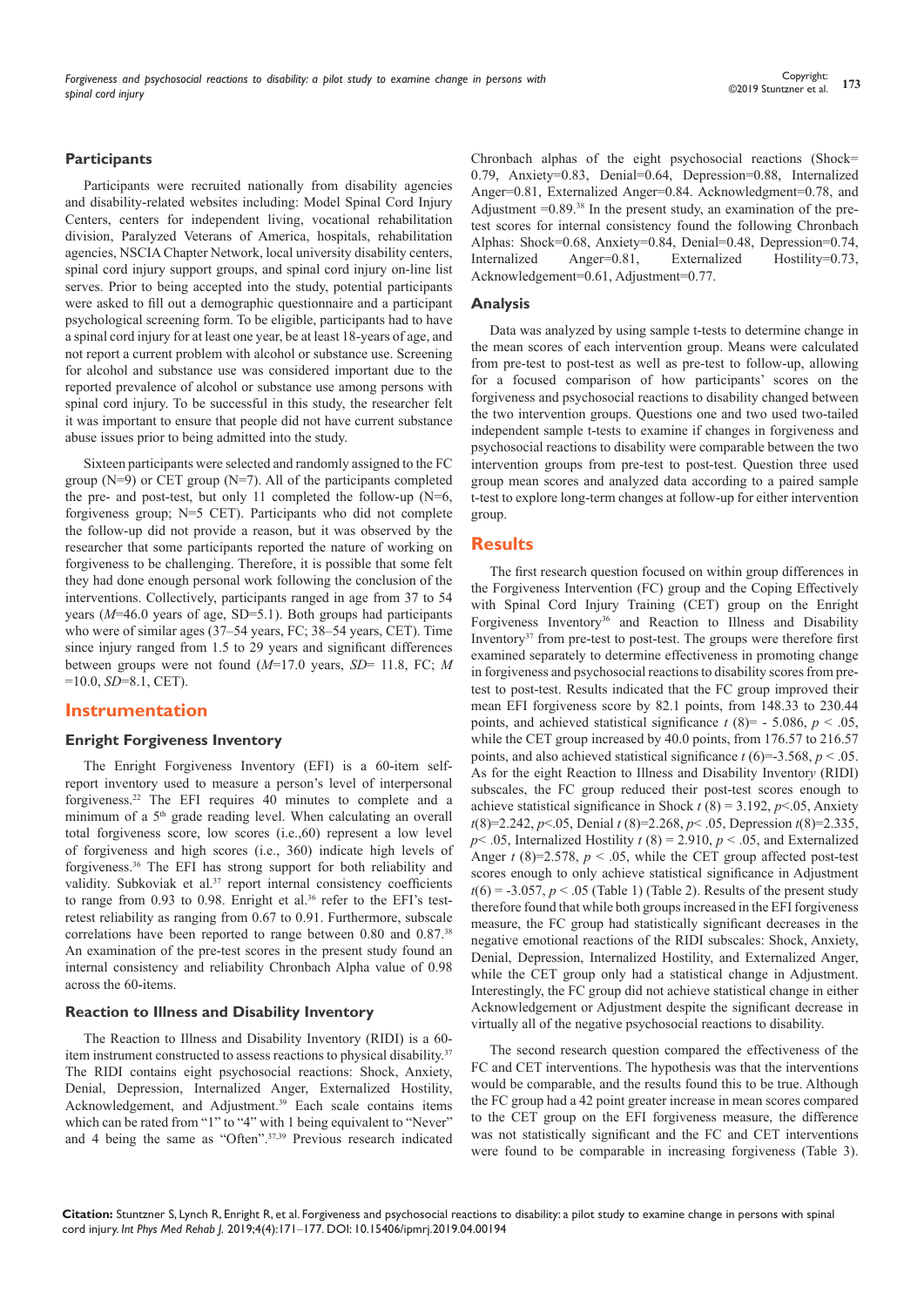In addition, the FG group demonstrated larger amounts of change from pre-test to post-test than the CET group on some psychosocial reactions to disability and not on others; yet, when change scores were compared between the interventions, no significant differences were found. Change and comparison scores are reflected in Table 3 and included the following: Shock, a 1.73 point reduction,  $t(14)=1.405$ , *p*> .05, Anxiety, a 1.05 point decrease, *t*(14)=.565, *p*>.05, Denial, a 1.14 point difference, *t*(14)= 1.580, *p*> .05, Depression, a 0.98 point decrease, *t*(14)=.622, *p*> .05, Internalized Anger, a 4 point decrease,  $t(14)=1.835, p>0.05$ , and Externalized hostility, a 3.25 point difference, *t*(14)=1.948, *p*>.05. Acknowledgment and Adjustment change scores were slightly higher in the CET group. Scores on Acknowledgement reflect a 0.68 point increase,  $t(14) = 361$ ,  $p > 05$  and Adjustment, a 0.57 point increase,  $t(14)=388$ ,  $p$  > .05 compared to the FC group. Overall, comparison of change scores from pre-test to post-test did not demonstrate a statistical significance between the two intervention groups, thus indicating that the FC intervention is comparable to the CET intervention in influencing alterations in psychosocial reactions to disability as well as forgiveness (Table 3).

|  |  |  | Table I Forgiveness Group (FC) scores at pre-test and post-test |  |
|--|--|--|-----------------------------------------------------------------|--|
|--|--|--|-----------------------------------------------------------------|--|

|                               | Pretest $(n = 9)$ |           | Posttest (n=9) |       |
|-------------------------------|-------------------|-----------|----------------|-------|
|                               | Mean              | <b>SD</b> | Mean           | SD    |
|                               | 148.33            | 51.93     | $230.44*$      | 64.63 |
|                               |                   |           |                |       |
| Shock                         | 15.00             | 4.03      | $12.55*$       | 3.16  |
| Anxiety                       | 15.55             | 3.94      | $13.22*$       | 3.80  |
| Denial                        | 10.22             | 2.16      | $9.22*$        | 1.48  |
| Depression                    | 17.66             | 3.35      | $15.11*$       | 3.01  |
| Internalized Anger            | 20.11             | 2.89      | $16.11*$       | 3.82  |
| <b>Externalized Hostility</b> | 16.55             | 4.24      | $13.44*$       | 3.94  |
| Acknowledgement               | 23.22             | 3.59      | 23.11          | 2.36  |
| Adjustment                    | 24.55             | 0.88      | 26.55          | 3.20  |

**Note** \*p<.05

**Table 2** Coping effectively with spinal cord injury (CET) scores at pre-test and post-test

|                                  | Pre-test ( $n = 7$ ) |           | Post-test (n=7) |       |
|----------------------------------|----------------------|-----------|-----------------|-------|
|                                  | Mean                 | <b>SD</b> | Mean            | SD    |
| Forgiveness                      | 176.57               | 56.98     | $216.57*$       | 65.44 |
| <b>Psychosocial Reactions</b>    |                      |           |                 |       |
| Shock                            | 12.71                | 2.87      | 12.00           | 3.16  |
| Anxiety                          | 14.57                | 2.50      | 13.28           | 3.16  |
| Denial                           | 8.85                 | 1.06      | 9.00            | 1.63  |
| Depression                       | 17.85                | 2.79      | 16.28           | 1.70  |
| Internalized Anger               | 14.71                | 4.88      | 14.71           | 5.76  |
| <b>Fxternalized</b><br>Hostility | 12.28                | 3.14      | 12.42           | 2.22  |
| Acknowledgement                  | 23.00                | 3.69      | 23.55           | 2.07  |
| Adjustment                       | 23.00                | 5.25      | $25.57*$        | 2.07  |

**Note** \*p<.05

**Table 3** Comparison in change scores between forgiveness group (FC) and coping effectively with spinal cord injury group (CET) from Pre-Test to Posttest

|                                  | <b>Forgiveness</b><br>group |           | Coping<br>effectively<br>group |           | Comparison<br>in change<br>scores |
|----------------------------------|-----------------------------|-----------|--------------------------------|-----------|-----------------------------------|
|                                  | Mean                        | <b>SD</b> | Mean                           | <b>SD</b> | t                                 |
| Forgiveness                      | 82.11                       | 48.42     | 40.00                          | 29.66     | 2.016                             |
| Psychosocial<br><b>Reactions</b> |                             |           |                                |           |                                   |
| Shock                            | $-2.44$                     | 2.29      | $-0.71$                        | 2.62      | 1.405                             |
| Anxiety                          | $-2.33$                     | 3.12      | $-1.28$                        | 4.30      | .565                              |
| Denial                           | $-1.00$                     | 1.32      | 0.14                           | 1.57      | 1.580                             |
| Depression                       | $-2.55$                     | 3.28      | $-1.57$                        | 2.93      | 0.622                             |
| <b>Internalized Anger</b>        | $-4.00$                     | 4.12      | 0.00                           | 4.58      | 1.835                             |
| Externalized<br>Hostility        | $-3.11$                     | 3.62      | 0.14                           | 2.85      | 1.948                             |
| Acknowledgement                  | $-011$                      | 3.17      | 0.57                           | 4.39      | 0.361                             |
| Adjustment                       | 2.00                        | 3.35      | 2.57                           | 2.22      | 0.388                             |

#### **Note** \*p<.05

Research question three assessed if participants from either group demonstrated long-term change in forgiveness and psychosocial reactions to disability pre-test to follow-up. Analysis required that means, change scores from pre-test to follow-up, and standard deviations be determined for the dependent variables of forgiveness and psychosocial reactions to disability. Scores from both interventions were examined separately to determine whether either one had longterm change effects, eight-weeks following the completion of the posttests. Since this type of inquiry had not previously been conducted, it was not known if one intervention would perform better long-term than the other, thus, it was hypothesized that either intervention would indicate long-term change in forgiveness and psychosocial reactions to disability.

Results of this study found that both interventions achieved differences in long-term change at follow-up. Participants in the FC group maintained and increased their forgiveness score to 233.33 points at follow-up by 85 points, thus demonstrating a statistically significant level of change,  $t(5)$ = -3.895,  $p$ < .05. Participants in the coping intervention group had a follow up score of 201.60 which was a change of 25.03 points from the start of the study. However, the change was a slight decrease from the scores achieved at post-test and were not clinically significant,  $t(4)$ =-1.233,  $p$ >.05.

In regards to psychosocial reactions, long-term change from pre-test to follow-up showed varied results for both intervention groups. Holistically, both intervention groups showed statistically significant, long-term change in four psychosocial reactions. The FC group demonstrated statistically significant change in Shock, a 4.17 point reduction,  $t(5) = 2.166$ ,  $p < .05$ , Denial, a 0.89 point decrease, t(5)=2.150, p< .05, Internalized Anger, a 5 point decrease,  $t(5)$  = 2.221,  $p < 0.05$ , and Externalized Hostility, a 4.72 point reduction, t  $(5)=2.782$ ,  $p<.05$ ; while, those from the CET group showed statistically significant change in Shock, a 1.71 point decrease,  $t(4)=7.483$ ,  $p < .05$ , Depression, a 5.45 point decrease,  $t(4) = 6.410$ ,  $p < .05$ , Externalized Hostility, a 3.28 point reduction,  $t$  (4) = 2.256, p < 05, and Adjustment, a 2 point increase,  $t(4) = -7.060$ ,  $p < .05$ . Also of interest is the fact that although participants from the forgiveness group did not reach

**Citation:** Stuntzner S, Lynch R, Enright R, et al. Forgiveness and psychosocial reactions to disability: a pilot study to examine change in persons with spinal cord injury. *Int Phys Med Rehab J.* 2019;4(4):171‒177. DOI: [10.15406/ipmrj.2019.04.00194](https://doi.org/10.15406/ipmrj.2019.04.00194
)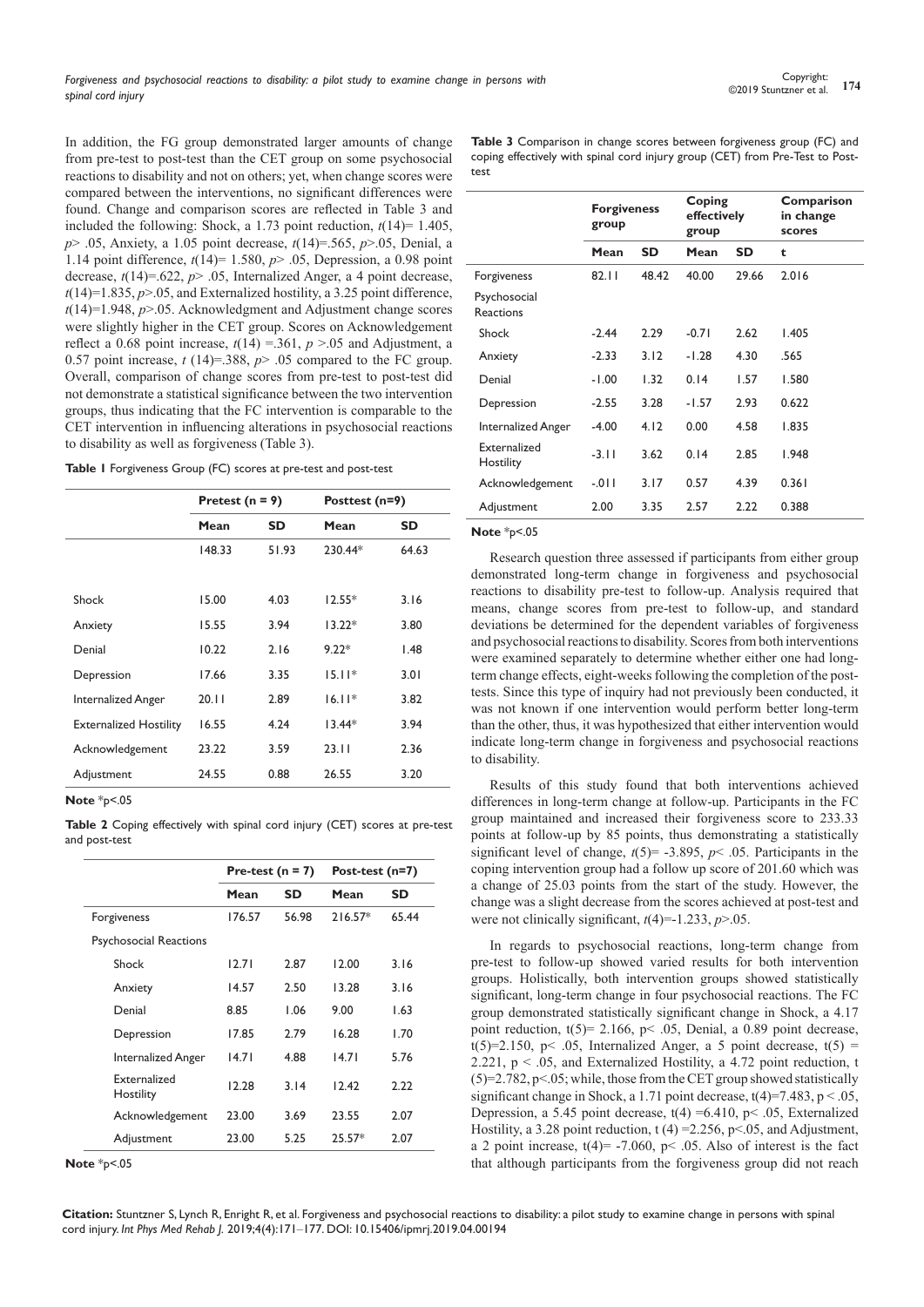statistically significance in Anxiety, Depression, Acknowledgement or Adjustment, they did maintain or improve change in their scores at follow-up.

## **Discussion**

Overall, the results of the present study add evidence that forgiveness is important to the positive psychological adjustment following the onset of spinal cord injury (SCI). The first question wanted to know if either of the two interventions affected change in forgiveness from pre-test to post-test. Data derived from the study indicated that the first question was successfully met and achieved the desired results. Results from the FC group indicated that participants improved their forgiveness scores from pre-test to post-test by 82.11 points. This increase in forgiveness was found to be statistically significant. The CET group increased its forgiveness scores by 40 points and was found to be statistically significant. Although the FC group had a larger increase in forgiveness from pre-test to post-test, changes in forgiveness scores were considered comparable to the CET group. Previous forgiveness studies among persons with spinal cord injury, have found forgiveness to be beneficial to increase their quality of life<sup>18</sup> and to possibly aid in the adjustment to disability process.<sup>17</sup> but this is the first study to be conducted among this population utilizing Enright's19 FC model. Similarly, this is the first study to examine Kennedy and Duff's (2001) CET intervention in relation to changes in forgiveness. Since this is the first study to examine change in forgiveness utilizing these two interventions and due to the small sample size, additional research is warranted and needed to further substantiate the findings.

In addition to forgiveness, the present study examined whether the FC group or the CET group would effect change in psychosocial reactions to disability from pre-test to post-test. Findings from both groups provide partial support for this question. Of particular interest is not only the psychosocial changes that occurred within each group, but the fact that each intervention led to different changes in psychosocial reactions to disability. More specifically, the FC group achieved statistical significance in reducing the negative psychosocial reactions to disability, which included reductions in Shock, Anxiety, Denial, Internalized Anger, and Externalized Hostility, however, did not reach statistical significance in alterations pertaining to Acknowledgment, and Adjustment.

Considerations of these reactions are either new or related to other research conducted among persons with spinal cord injury. To date, this is the first research study to examine and find a significant relationship between Enright's Forgiveness Intervention and a reduction in Shock, Denial, Internalized Anger, or Externalized Hostility among individuals with disabilities. The present study adds evidence found that forgiveness can aid in the reduction of negative emotions among persons with spinal cord injury,<sup>27</sup> but further research is suggested to strengthen and substantiate the findings.

Another important finding is that the CET group did not demonstrate statistical significance in reducing Shock, Anxiety, Denial, Depression, Internalized Anger, Externalized Hostility, or Acknowledgement, but they did substantially increase on Adjustment. Findings from this group are somewhat surprising given the previous research studies that utilized CET among persons with spinal cord injury and found it to aid the reduction of anxiety and depression.<sup>5,30,31</sup> To date, little is known about the effect of CET on adjustment to disability or psychosocial reactions to disability among persons with disabilities. The studies conducted are by Duchnick et al.<sup>29</sup> These

scholars found that CET and an alternative treatment group did not significantly differ in regards to adjustment to disability at 3-month follow-up post-discharge. Besides the current study, research has not been conducted to determine changes psychosocial reactions to disability through the use of CET; thus, there are not any studies to compare these findings too.

Also of interest are the findings of these two intervention groups compared. Although both groups reported some change in different psychosocial reactions to disability, and despite the fact that statistical significance was not found in all eight areas, results suggest that both the FC group and the CET group were comparable in the changes reported; thus, suggesting that there were not any significant changes found between the groups.

Question three examined differences in long-term changes from pre-test to follow-up in forgiveness and psychosocial reactions to disability. Thus, this question was explored to determine if the FG group or the CET group effected long-term change, 2 months following completion of the designated intervention. Both intervention groups demonstrated partial support for the maintenance and increase in forgiveness at follow-up. The FC group increased its gain score to 85 points and the CET increased its gain score by 25.03. Gains made by the FG group are slightly higher than reported at post-test and were found to be statistically significant. However, gains made by the CET group decreased from post-test and were not found to be statistically significant. Despite this decrease, forgiveness scores were slightly higher than at the start of the study. Similar to question one, little is known about the effects of the FC intervention or the CET intervention in effecting long-term change in forgiveness among persons with spinal cord injury; thus, additional research is suggested to further substantiate these findings and to learn about the effect of these interventions on the promotion of forgiveness.

Differences and variations in changes pertaining to psychosocial reactions to disability were found between the two intervention groups. More specifically, the FC group demonstrated significant changes in Shock, Denial, Internalized Anger, and Externalized Hostility. These findings indicate that prior changes reported at posttest were maintained in these areas. Significant changes were not found in Anxiety, Depression, Acknowledgement, or Adjustment; however, change scores from pre-test to follow-up indicate reductions in Anxiety and Depression and increases in Adjustment, which might support the possibility of a trend of change occurring. Participants in the CET group were found to have significant changes in Shock, Depression, Externalized Hostility, and Adjustment, but not in Anxiety, Denial, Internalized Anger, and Acknowledgement. Findings from the CET demonstrate more activity and change in some of the negative emotional reactions from those first acquired at post-test. Reasons for these changes are not known but may be related to the possibility that over the 2-month break, participants had time to absorb, practice, and integrate the information and skills learned while completing the intervention phase of the study. Changes in Anxiety and Denial while not statistically significant were found to be more prevalent, based on mean change scores, at follow-up than reported at post-test; thus possibly suggesting a trend of change in some of the negative psychosocial reactions to disability.

# **Limitations**

A number of limitations exist which may be considered as additional research is warranted. Similar to previous forgiveness intervention research, the first limitation is sample size and lack of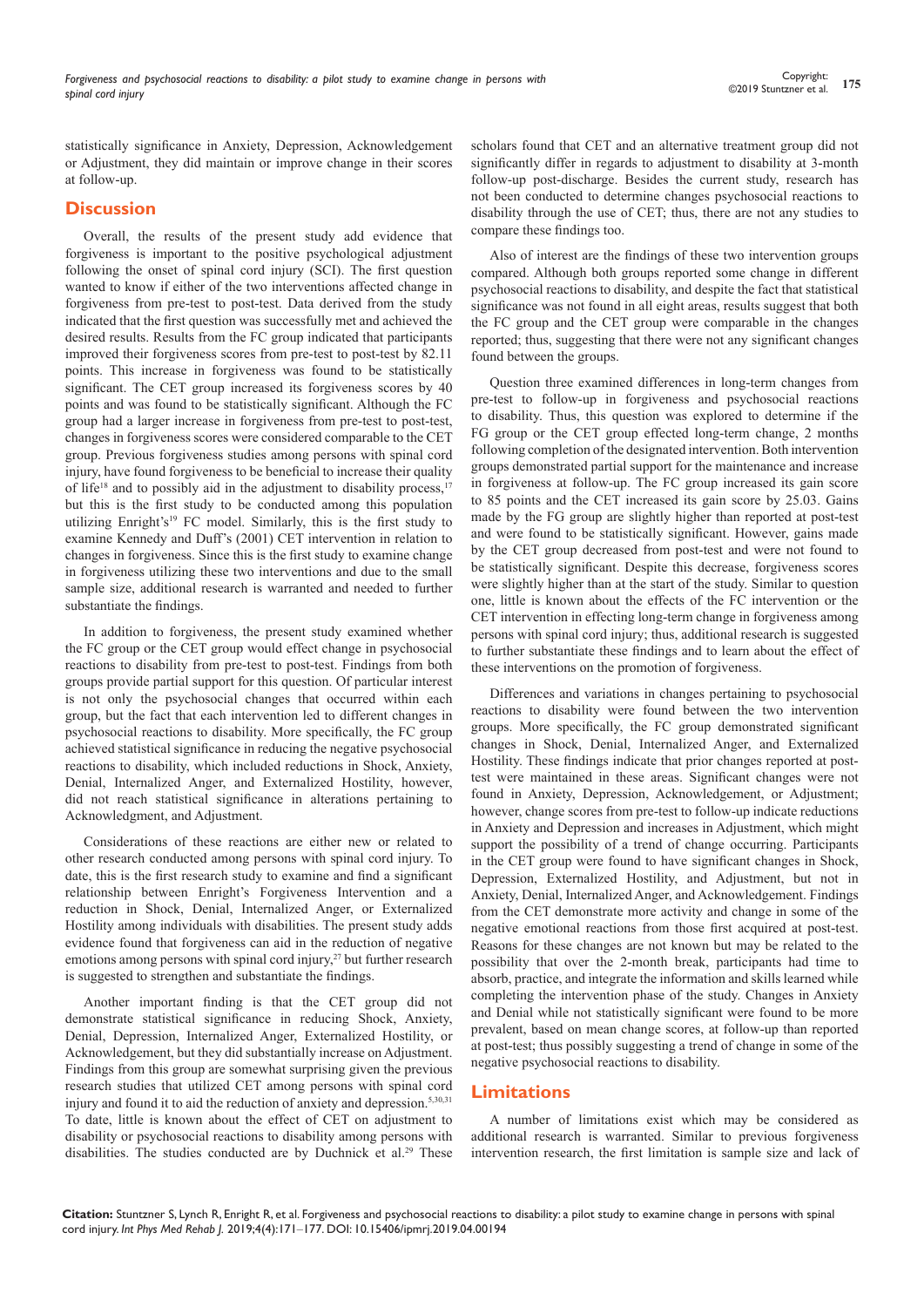cross-validation studies to compare the study to as it relates to persons with disabilities.<sup>21,22,25,26</sup> To be sure, the results of the present study would be strengthened through further research among persons with spinal cord injury and the acquisition of larger sample sizes. Having a larger number of participants could be helpful in determining generalizability of results and comparison of interventions to this population. For these reasons, the findings from this study should be considered preliminary and as a starting place for further exploration of these interventions among persons with spinal cord injury.

The second limitation is the wide range of how long participants had a spinal cord injury, ranging from 1.5 to 29 years of age. While both intervention groups were relatively similar as far as mean and range of time since injury, it would be useful to examine if forgiveness is an intervention that is more appropriate earlier or later in adjustment process and were not found to be significantly different. Further study is needed to understand how time since injury correlates with forgiveness. The third limitation relates to the length of the study and the lack of knowledge known about whether or not the changes reported at follow-up were maintained long-term past the two month period of time. To date, intervention studies typically consist of a pretest, post-test or a pre-test, post-test, follow-up design. Studies that have a follow-up phase often occur 8 to 12 weeks after the completion of the post-test, but few studies exist that contain long-term data. Future research is warranted to help determine if changes that occur at post-test or follow-up are maintained a year later.

The final limitation is the possibility of selection bias among participants. As previously indicated, the aforementioned study was conducted on-line rather than face-to-face. Research is beginning to emerge that support the viability and comparability of face-to-face versus online treatment studies (see Schoenberg et al., 2008), yet, for purposes of this study it is possible that some participants were specifically interested in it because it was on-line rather than face-toface. For this reason, results may be the bi-product of selection bias that occurred among the participants interested in it.

## **Conclusion**

Interventions to increase a person's coping abilities are needed to help individuals with SCI improve mental and emotional functioning. Two interventions - Enright's<sup>19</sup> *Forgiveness is a Choice* intervention and Kennedy and Duff's (2001) *Coping Effectively with Spinal Cord Injury* training - were administered and explored among persons with SCI to help determine their effectiveness in creating positive changes in forgiveness and psychosocial reactions to disability. Results from this study show partial support for both interventions in increasing forgiveness and effecting change in some of the phases of psychosocial reactions to disability. Because few studies have been done to examine the effect of forgiveness or compare these two interventions as strategies to increase peoples' forgiveness and/or psychosocial reactions to disability, further research is warranted to substantiate and expand these findings.<sup>40</sup>

# **Funding**

None

# **Acknowledgements**

#### None.

# **Conflicts of interest**

The author declares no conflict of interest.

# **References**

- 1. [Roon-Cassini T, de St Aubin E, Valvano A, et al. Psychological well](https://www.ncbi.nlm.nih.gov/pubmed/19702429)[being after spinal cord injury.](https://www.ncbi.nlm.nih.gov/pubmed/19702429) *Rehabilitation Psychology*. 2009; [53\(4\):306–314.](https://www.ncbi.nlm.nih.gov/pubmed/19702429)
- 2. [National Spinal Cord Injury Statistical Center. National spinal cord](http://www.nscisc.uab.edu/Public/Facts%202016.pdf)  [injury \(SCI\) facts and figures; 2016](http://www.nscisc.uab.edu/Public/Facts%202016.pdf).
- 3. Falvo DR. Conditions of the nervous system: Part II. Spinal cord, peripheral nervous system, and neuromuscular conditions. *Medical and psychosocial aspects of chronic*. 2009.
- 4. [Cao Y, DiPiro ND, Xi J, et al. Unmet expectations of adjustment and](https://www.ncbi.nlm.nih.gov/pubmed/25019305)  [depressive symptoms among people with chronic traumatic spinal cord](https://www.ncbi.nlm.nih.gov/pubmed/25019305)  injury. *[Rehabilitation Psychology](https://www.ncbi.nlm.nih.gov/pubmed/25019305)*. 2014;59(3):313–320.
- 5. [Kennedy P, Duff J, Evans M, et al. Coping effectiveness training reduces](https://www.ncbi.nlm.nih.gov/pubmed/12675978)  [depression and anxiety following traumatic spinal cord injuries.](https://www.ncbi.nlm.nih.gov/pubmed/12675978) *British [Journal of Clinical Psychology](https://www.ncbi.nlm.nih.gov/pubmed/12675978)*. 2003;42:41–52.
- 6. [Bogart KR. The role of disability self-concept in adaptation to congenital](https://www.ncbi.nlm.nih.gov/pubmed/24611927)  or acquired disability. *[Rehabilitation Psychology](https://www.ncbi.nlm.nih.gov/pubmed/24611927)*. 2014; 59(1):107–115.
- 7. [Martz E, Livneh H. Coping with spinal cord injuries. In: E Martz, H](https://link.springer.com/chapter/10.1007%2F978-0-387-48670-3_17)  [Livneh, editors. Coping with chronic illness and disability. New York,](https://link.springer.com/chapter/10.1007%2F978-0-387-48670-3_17)  [NY: Springer. 2007;363–387.](https://link.springer.com/chapter/10.1007%2F978-0-387-48670-3_17)
- 8. [Chan RC, Lee PW, Lieh-Mak F. The pattern of coping in persons with](https://www.ncbi.nlm.nih.gov/pubmed/10972354)  spinal cord injuries. *[Disability and Rehabilitation](https://www.ncbi.nlm.nih.gov/pubmed/10972354)*. 2000;22(11):501 [–507.](https://www.ncbi.nlm.nih.gov/pubmed/10972354)
- 9. [Power PW, Dell Orto AE. Impact of illness and disability on adults.](http://able.manavata.org/wp-content/uploads/2012/12/psychology-of-disability-the-springer-series-on-rehabilitation.pdf)  [Families living with chronic illness and disability.](http://able.manavata.org/wp-content/uploads/2012/12/psychology-of-disability-the-springer-series-on-rehabilitation.pdf) *NY: Springer*. New [York;2004;48–69.](http://able.manavata.org/wp-content/uploads/2012/12/psychology-of-disability-the-springer-series-on-rehabilitation.pdf)
- 10. [Thompson NJ, Coker J, Krause JS, et al. Purpose in life as a mediator](https://psycnet.apa.org/doiLanding?doi=10.1037/0090-5550.48.2.100)  [of adjustment after spinal cord injury.](https://psycnet.apa.org/doiLanding?doi=10.1037/0090-5550.48.2.100) *Rehabilitation Psychology*. [2003;48\(2\):100–108.](https://psycnet.apa.org/doiLanding?doi=10.1037/0090-5550.48.2.100)
- 11. [Saunders LL, Krause JS, Focht KL. A longitudinal study of depression in](https://www.ncbi.nlm.nih.gov/pubmed/21808257)  [survivors of spinal cord injury.](https://www.ncbi.nlm.nih.gov/pubmed/21808257) *Spinal Cord*. 2012;50(1):72–7.
- 12. [Burns SM, Boyd BL, Hill J. Psychosocial predictors of employment](https://www.ncbi.nlm.nih.gov/pubmed/20175638)  [status among men living with spinal cord injury.](https://www.ncbi.nlm.nih.gov/pubmed/20175638) *Rehabilitation Psychology*[. 2010;55\(1\):81–90.](https://www.ncbi.nlm.nih.gov/pubmed/20175638)
- 13. [Heinemann AW. Spinal cord injury. In: AJ Goreczny, editor. Handbook](http://global.oup.com/us/companion.websites/9780195395525/pdf/lezak_references.pdf)  [of health and rehabilitation psychology. New York, NY:](http://global.oup.com/us/companion.websites/9780195395525/pdf/lezak_references.pdf) *Plenum Press*. [1195; 341–360.](http://global.oup.com/us/companion.websites/9780195395525/pdf/lezak_references.pdf)
- 14. [Elliott TR, Godshall FJ, Herrick SM, et al. Problem-solving appraisal](https://link.springer.com/article/10.1007/BF01173033)  [and psychological adjustment following spinal cord injury.](https://link.springer.com/article/10.1007/BF01173033) *Cognitive [Therapy and Research](https://link.springer.com/article/10.1007/BF01173033)*. 1991;15:387–389.
- 15. [Johnstone B, Yoon DP. Relationships between the brief multidimensional](https://www.ncbi.nlm.nih.gov/pubmed/19929124)  [measure of religiousness/spirituality and health outcomes for a](https://www.ncbi.nlm.nih.gov/pubmed/19929124)  [heterogenous rehabilitation population.](https://www.ncbi.nlm.nih.gov/pubmed/19929124) *Rehabilitation Psychology*. [2009;54\(4\):422–431.](https://www.ncbi.nlm.nih.gov/pubmed/19929124)
- 16. [Miller-Smedema S, Chan J, Phillips B. Core self-evaluations and](https://www.ncbi.nlm.nih.gov/pubmed/25286172)  [Snyder's Hope Theory in persons with spinal cord injuries.](https://www.ncbi.nlm.nih.gov/pubmed/25286172) *Rehabilitation Psychology*[. 2014;59\(4\):399–406.](https://www.ncbi.nlm.nih.gov/pubmed/25286172)
- 17. [Willmering PP. Forgiveness as a self-reported factor in adjustment to](https://www.academia.edu/25167232/Living_with_a_Disability_A_Gateway_to_Practicing_Forgiveness_and_Compassion)  [disability \[Doctoral dissertation, University of Wisconsin – Madison\].](https://www.academia.edu/25167232/Living_with_a_Disability_A_Gateway_to_Practicing_Forgiveness_and_Compassion)  [Dissertation Abstracts International. 1999;60\(6-B\):3009.](https://www.academia.edu/25167232/Living_with_a_Disability_A_Gateway_to_Practicing_Forgiveness_and_Compassion)
- 18. [Webb JR1, Toussaint L, Kalpakjian CZ, et al. Forgiveness and health](https://www.ncbi.nlm.nih.gov/pubmed/20095952)  [outcomes among persons with spinal cord injury.](https://www.ncbi.nlm.nih.gov/pubmed/20095952) *Disability and Rehabilitation*[. 2010;32\(5\):360–366.](https://www.ncbi.nlm.nih.gov/pubmed/20095952)
- 19. [Enright RD. Forgiveness is a choice: A step-by-step process for resolving](https://www.apa.org/pubs/books/431657A)  [anger and restoring hope. Washington, DC:](https://www.apa.org/pubs/books/431657A) *American Psychological [Association](https://www.apa.org/pubs/books/431657A)*. 2001.

**Citation:** Stuntzner S, Lynch R, Enright R, et al. Forgiveness and psychosocial reactions to disability: a pilot study to examine change in persons with spinal cord injury. *Int Phys Med Rehab J.* 2019;4(4):171‒177. DOI: [10.15406/ipmrj.2019.04.00194](https://doi.org/10.15406/ipmrj.2019.04.00194
)